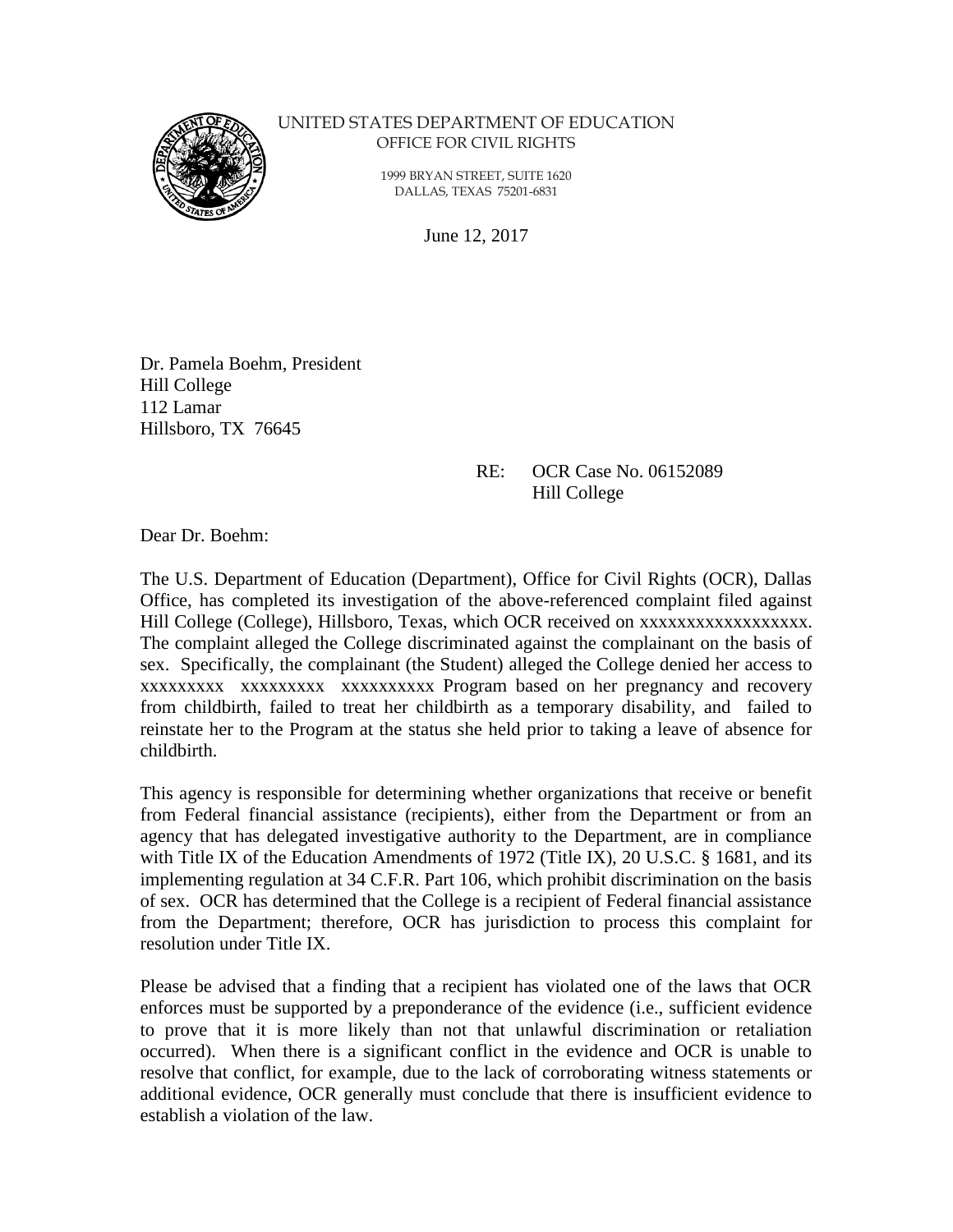OCR's investigation of the complaint included review and analysis of documentation provided by the Student and the College and interviews with College faculty and staff and the Student. Based on our review and analysis of the information obtained during this investigation, OCR determined that there is sufficient evidence to support a conclusion of noncompliance with Title IX. Provided below is an explanation of how this determination was reached.

### **Issue:**

Whether the College discriminated against the Student on the basis of her pregnancy, childbirth, and/or recovery from childbirth when it denied her access to clinical classes in the Program, failed to treat her recovery from childbirth as a temporary disability, and/or failed to reinstate her to the Program at the status she held prior to taking a leave of absence for childbirth, in violation of Title IX and its implementing regulation, at 34 C.F.R. § 106.40.

# **Legal Standard:**

The Title IX implementing regulations, at 34 C.F.R. § 106.40, require that a recipient shall not apply any rule concerning a student's actual or potential parental, family, or marital status which treats a student differently on the basis of sex. Regarding pregnancy, a recipient shall not discriminate or exclude any student from its education program, including any class, on the basis of a student's pregnancy, childbirth, or recovery from pregnancy, unless the student requests voluntarily to participate in a separate portion of the program or activity. A recipient may require such a student to obtain the certification of a physician that the student is physically and emotionally able to continue participation, so long as such a certification is required of all students for other physical or emotional conditions requiring the attention of a physician. Section 106.40 further requires that a recipient shall treat pregnancy, childbirth, and recovery therefrom in the same manner and under the same policies as any other temporary disability with respect to any medical benefit, service, plan or policy which such recipient administers with respect to students admitted to the recipient's education program. A recipient shall also treat pregnancy, childbirth, and recovery therefrom as a justification for a leave of absence for so long a time as is deemed medically necessary by the student's physician, at the conclusion of which the student shall be reinstated to the status which she held when the leave began.

### **Findings of Fact:**

The Student was accepted into the College's Program on xxxxxxxxxxxxxxxxxx, with classes beginning on xxxxxxxxxxxxxxxxxx. OCR's investigation revealed that, prior to enrolling in the Program, the Student met with the Dean of xxxxxxxxxxxxxxxxxxx on xxxxxxxxxxxxxxxxxx, to discuss her pregnancy and to determine how that would affect completion of the Program to which the Student had been accepted. According to the Student, the Dean was informed xxx xxxxxx xxxxxx delivery xxxxxxxxxxx projected for xxxxxxxxxxxxxxxxxxx. The College's records include documentation received on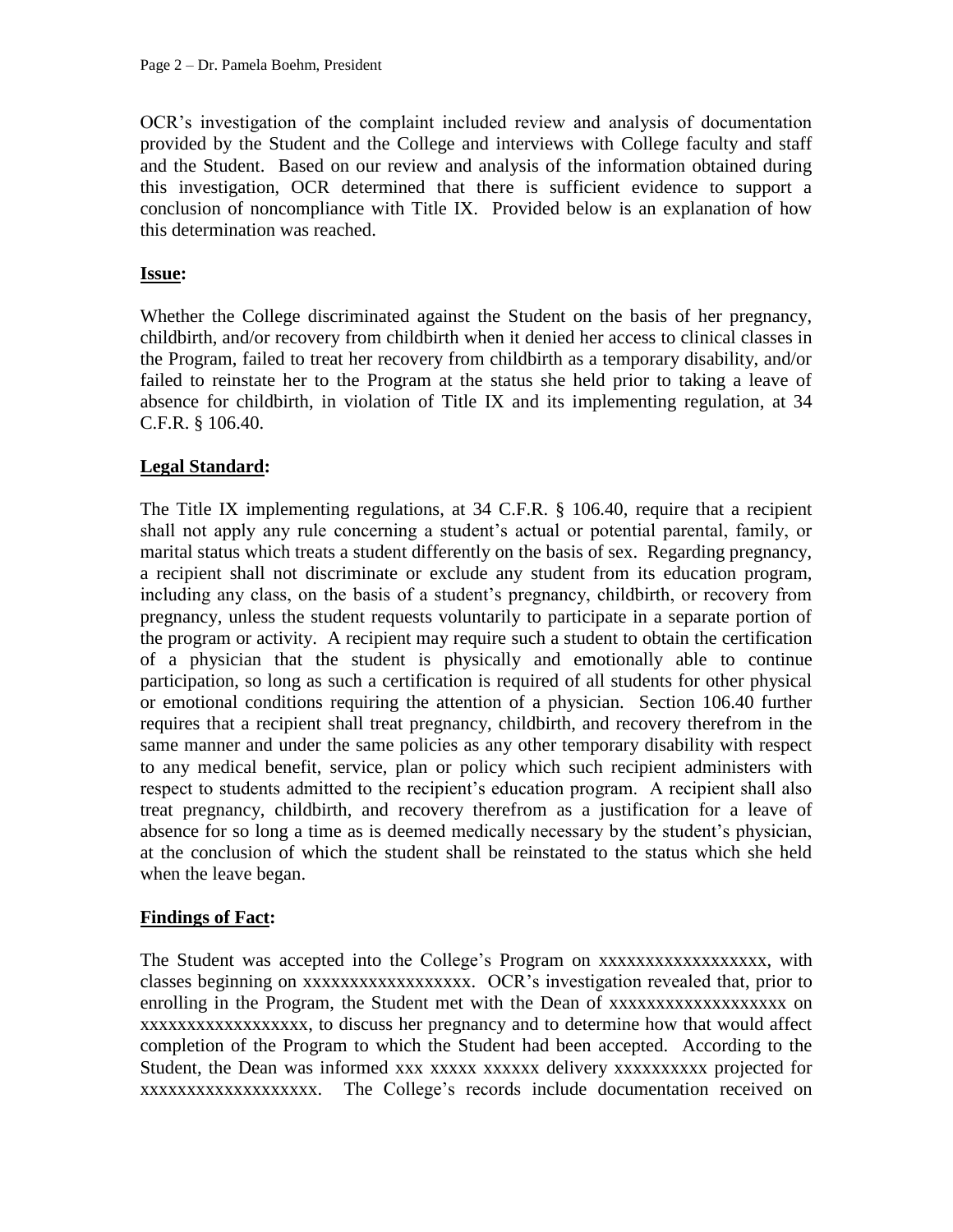xxxxxxxxxxxxxxxxx, from the Student that showed the Student's projected xxxxxxxx delivery to be xxxxxxxxxxxxxxxxxx.

The College's Policy FA (LEGAL)-LJC, "Equal Education Opportunity," contains a section titled "Discrimination On The Basis of Sex," that includes a nondiscrimination statement regarding sex discrimination. The Policy states the College shall not apply any rule concerning a student's actual or potential parental, family, or marital status that treats students differently on the basis of sex. This policy also includes guidance regarding discrimination on the basis of disability.

The College's Policy FFD (LEGAL)-LJC, "Student Welfare, Freedom From Discrimination, Harassment, and Retaliation," includes information that a recipient shall adopt and publish grievance procedures providing for prompt and equitable resolution of student complaints alleging any action prohibited by Title IX, and states that a recipient shall designate at least one employee to coordinate its efforts to comply with and carry out its responsibilities.

The College's Policy FFD (LOCAL)-AJC, addresses discrimination, harassment, and retaliation involving College students and names an ADA/Section 504 Coordinator and Title IX Coordinator.

The College's response to OCR's Data Request describes the College's Academic Advising & Success Center and names a contact person for each of its campuses. The instructive guidance states that students with qualified and documented disabilities may request accommodations which will enable them to participate in and benefit from educational programs and activities. Further, the guidance states students must provide appropriate documentation of the disability, complete an application for special accommodation/modification, and schedule and participate in an interview with a College academic advisor. The guidance indicates that every effort will be made to identify needs and provide any reasonable academic accommodation that a student needs due to his/her disability. In addition, the College's Equal Opportunity Policy addresses disability and nondiscrimination and states, "To the extent reasonably appropriate, the College will provide special services and/or accommodations to qualified individuals with a disability in accordance with Section 504 of the Rehabilitation Act."

Based on OCR's review of the College's policies and website information, none of the information specifically addresses student pregnancy or temporary disability. The College's information under "Disability Services" advises students to contact the Academic Advising and Success Center to request an accommodation.

The Student asserts the Dean informed her that the College would offer clerical work during the Student's xxxxxxxx xxxxxxxxx to give her credits needed and they would find someone to assist with two-person lifts during Student's xxxxxxxxxxxxxxxx. Based on this information, the Student enrolled in the Program.

OCR interviewed the Dean, who stated that the Student informed her that delivery would occur during the first week of xxxxxxxxxxxxxxxxxx and, based on that information, xxx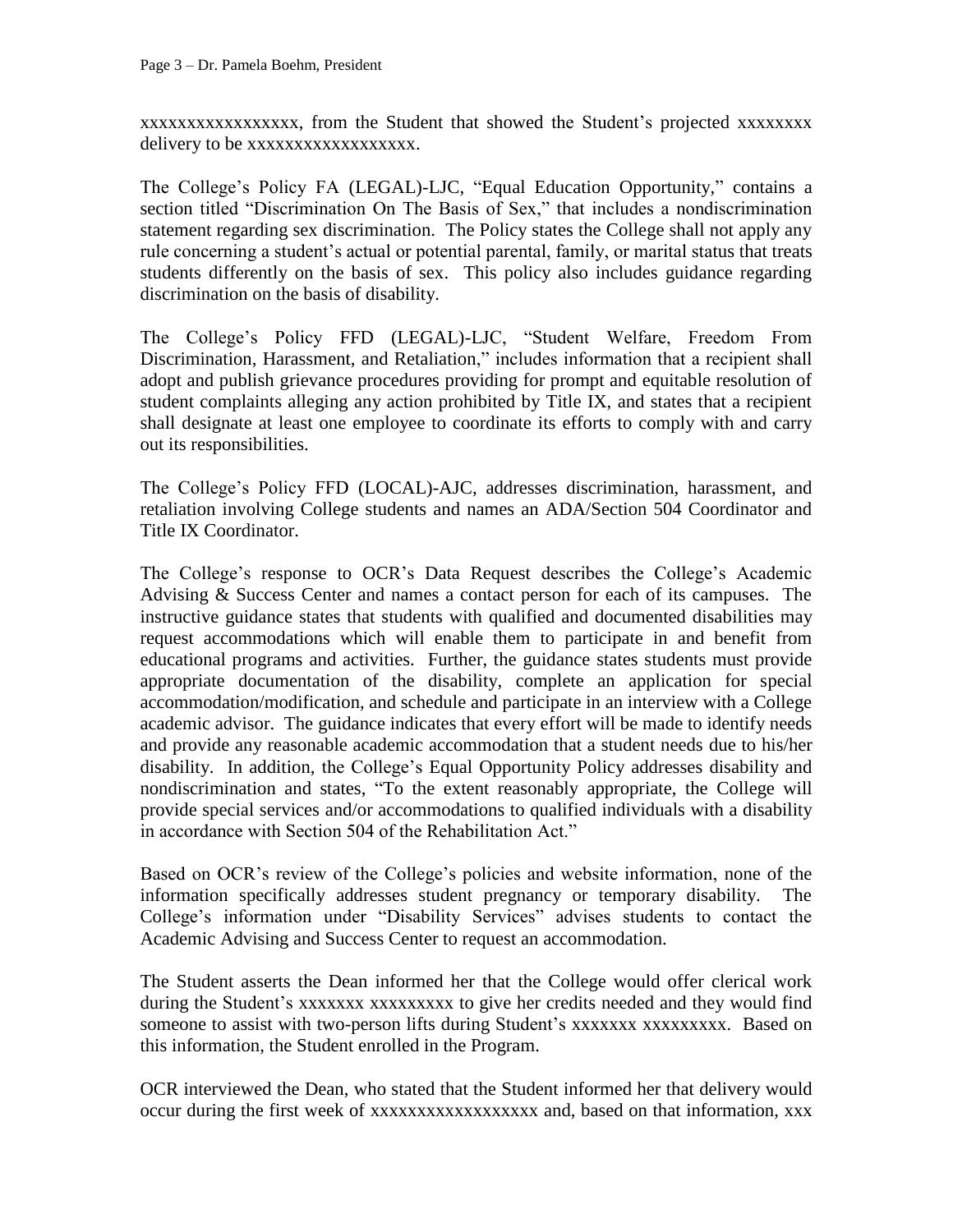xxxx xxxxxx xxx xxxxx xx xxxxxxxxxxxx xxx xxxxxxxx xxxxxxxxxx xx xxxxx xxxxxxxxxxx and there "probably would not be an issue with making accommodations, but that would depend on what the doctor requires."

During a follow-up interview with the Dean, the Dean stated xxxxx…..sentence…..xxxxx. The Dean said she told the Student that if the delivery was prior to xxxxx.….sentence…..xxxxx she would have some excused absence time available if she did not miss time previously. The Dean further stated that the last two weeks of the semester involved testing and final exams and she told the Student she may be able to meet expectations. The Student was informed the College would be able to make accommodations dependent on what her doctor prescribed.

On xxxxxxxxxxxxxxxxxx, the Student sent an email to the xxxxxxxx Instructor informing her that, xxx xx xxxxxxxxxxxxxx, her xxxxxxxxxx delivery xxxxx…..sentence…..xxxxx. The next day, xxxxxxxxxxxxxxxxxx, the Student sent an email to the Dean informing her of the change in the delivery date. The Dean replied via email that the College would work with her within reason, but it would depend on how long she will be out and what her restrictions are when she returns; that she must be able to meet the expectations and objectives of the course within her restrictions and must stay within the attendance rules. The Dean stated that the Student's xxxxx…..sentence…..xxxxx. The Dean advised the Student to decide whether "to take a chance" (and continue in the Program), or "withdraw before next xxxxxxxx, xxxxxxxxxxxxxxxxxx."

The Student had a xxxxxxxxxx delivery on xxxxxxx, xxxxxxxxxxxxxxxxxx xxx xxx xx xxx xxxxxxxx xxxxx xxxxx xxxx until released from the hospital on xxxxxxxxxxxxxxxxxx. The Student's hospital release stated the following restrictions, "normal activity, no exercising, no lifting and no driving." On xxxxxx, xxxxxxxxxxxxxxxxxx, the Student informed the Nursing Instructor that her hospital release papers, electronically signed by the doctor, stated she is under restriction for two weeks not to drive or lift. The College's xxxxx.....sentence.....xxxxx. The xxxxxxxxxxx Instructor gave the Student options - she could continue in the Program if her physician allowed or she could withdraw.

On xxxxxxxxxxxxxxxxxxx, the Dean sent an email stating the College "is not saying it will not make accommodations, because it is within reason if the Student can meet course objectives with restrictions." The Dean stated that the Student will have to meet the objectives with restrictions to be successful, as stated in the syllabus. xxxxx…..sentence…..xxxxx. The Student must be able to meet the essential functions with or without reasonable accommodations throughout the program of learning. xxxxx…..sentence…..xxxxx.

OCR's investigation revealed that the Program's xxxxxxxxxx instructions, assignments and orientation were given to students on xxxxxxxxxxxxxxxxxx. OCR's analysis of the class schedule shows the Student would have needed to attend xxxxx…..sentence…..xxxxx. On xxxxxxxxxxxxxxxxxx, the Student arrived at class xx xxxxx xxx xxxxxxxx xxxxxxxx as scheduled and met with two instructors. The Student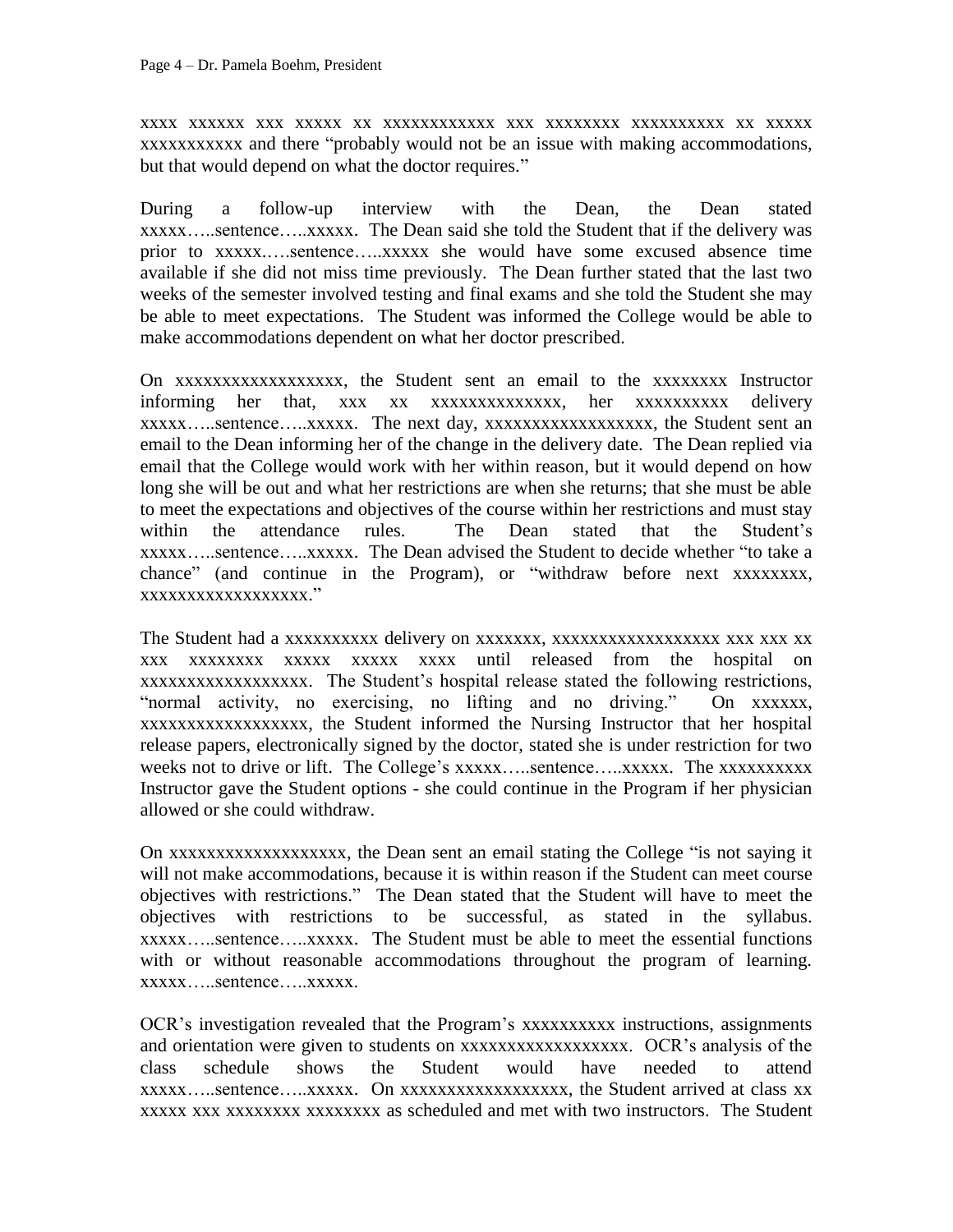showed the instructors the hospital's release form that stated normal activity (may be up to bathroom, may be up for meals, may shower) was permitted with the restrictions of no exercising, no lifting, and no driving (follow-up in two weeks). The Student informed OCR that she then went to the administrative assistant's office to provide her with the hospital's release form and to request accommodations. Because the administrative assistant was not there, the Student dropped the release form in the door's mail slot and returned to the classroom to join other classmates. Upon returning to the classroom, Instructor 1 informed the Student she could not stay in class because of her prescribed restrictions. The Student then met with Instructor 2 and was told she needed to speak with the Dean. The Student went to Student Services to meet with the campus' academic advisor and to apply for accommodations for her temporary disability, but the Student was told the academic advisor would not be there that day. The Student informed OCR that she left the campus at approximately 9:30 a.m. OCR's investigation confirmed that the Academic Advisor's time and attendance records showed she arrived at work at 9:51 a.m., after the Student had left the campus.

The Student subsequently attempted to contact the Academic Advisor at the College's xxxxxxxxx campus and Student Services representatives at the xxxxxxxxx Campus. OCR analyzed cell phone records provided by the Student and determined that the Student placed three telephone calls to the College on xxxxxxxxxxxxxxxxxx. The Student indicated that these calls were placed to initiate the process of applying for accommodations, due to pregnancy and its related conditions.

The investigation further revealed that the Dean sent an email to the Student on xxxxxxxxxxxxxxxxx, stating: "When you are able to return you will need to take your physician's release to advising and apply for accommodations. Once the requested accommodations are sent to the program then we will work with you on meeting reasonable accommodations as long as you can meet the objectives of the course per policy for ALL xxxxxxxxxx xxxxxxxxxx students. As to your absences, they will be reviewed based on our written policies for All xxxxxxxxxx xxxxxxxxxxx students." The xxxxx xx xxxxxxxxxx requires that each xxxxxxxxx student complete a minimum of xxx xxxxx xx xxxxxxxx learning experiences. Accordingly, a student cannot miss more than xx xxxxxxxxx hours in the first semester and still be able to finish the program. Because the Student was not successful in obtaining accommodations, the Student's absences were not excused. The College asserts that had they received the necessary medical documentation, the absences would have been excused and it would have been possible for the Student to move forward in the Program.

The Student informed OCR that on xxxxxxxxxxxxxxxxxx, she called the administrative assistant at the xxxxxxxxxx campus to verify that the Hospital's release form had been received and placed in the Student's file. The Student also stated that she attempted to contact the academic advisor on xxxxxxxxxxxxxxxxxxxxxx, xx, and xx, xxxx; however, the Academic Advisor's voice mail was full each time. Thus, she left messages with the Academic Advisor that she needed to apply for accommodations. The College's published protocol is to allow two days for a response to any inquiry. The Student's efforts to apply for accommodations were further complicated by xxxxx…..sentence…..xxxxx. On xxxxxxxxxxxxxxxxxx, the Student ultimately made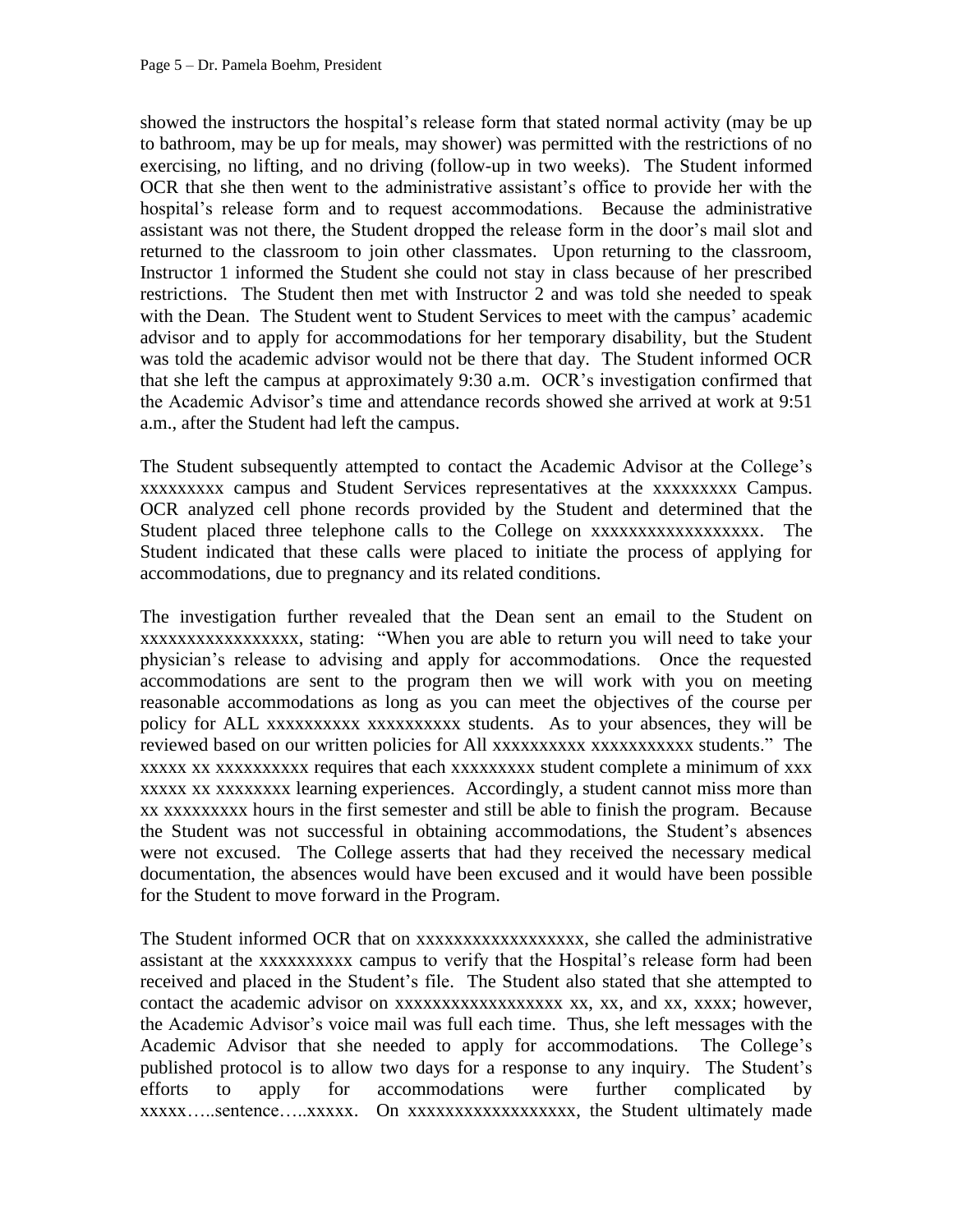contact with the Academic Advisor to request the accommodation forms needed. After their conversation, the Academic Advisor sent an email to the Student indicating that the accommodations forms were attached, but the accommodations forms were not attached. The last day of class for the Program was xxxxxxxxxxxxxxxxxx. As such, the semester ended and no accommodations were made xxxxx…..sentence…..xxxxx. The Student was considered absent for all class days she missed and was assigned a failing grade.

OCR interviewed the Academic Advisor. The Academic Advisor informed OCR that she had no record of any inquiry from the Student until xxxxxxxxxxxxxxxxxxxxx, that she does not recall a time when her voice mail box was full, and that she checks messages often.

On xxxxxxxxxxxxxxxxxx, the Academic Advisor emailed the Student the forms needed to apply for temporary disability accommodations. The Student completed the forms and returned them to the Academic Advisor on the same date. The Student requested excused absences for all days missed, reinstatement of grades, and admission back into the xxxxxxxxxx Program as mandated in Texas Title IX, Chapter on "Pregnancy and Parenting." On xxxxxxxxxxxxxxxxxx, the Vice President of Student Services sent a letter to the Student that stated in part: "After a careful review of your request, we have determined that we are unable to provide you with the requests listed on the accommodation request form submitted on xxxxxxxxxxxxxxxxxx, at this time because your accommodation request and medical documentation was submitted on xxxxxxxxxxxxxxxxxx, which was after the last day of the xxxxx xxxx semester (xxxxxxxxxxxxxxxxxx). Additionally, documentation provided was dated after the last date to withdraw from the xxxxx xxxx semester (xxxxxxxxxxxxxxxxxxxxx) and just prior to the week of final exams (xxxxxxxxxxxxxxxxxx)."

After being notified on xxxxxxxxxxxxxxxxxx, xxxx, that the requested accommodations were not approved, the Student requested placement in the Program that started in xxxxxxxxxx xxxx as an accommodation to allow her to complete her xxxxxxx xxxxxxxx. The Dean and Vice President of Student Services informed the Student that the Program starts as a xxxxxx xxxxx xxxx xxxxxx xxxxxxxxx xxx xxxx xxxxxxxx, but that the Student is eligible for the next class in xxxxxxxxxx xxxx.

The Student had a grade average of xx on xxxxxxxxxxxxxxxxxxxx, prior to the clinical rotation that the College barred the Student from attending. The College did not excuse the Student's absences after the xxxxxxxx delivery and issued a failing grade of xx for the Program because of the unexcused absences.

# **Analysis**

Title IX regulations provide that a recipient must treat pregnancy and recovery therefrom as justification for a leave of absence and, following a student's pregnancy leave, the student must be reinstated to the status she held when her pregnancy leave began. As noted above, OCR's investigation revealed that the Student provided notification to the College that she would need accommodations for pregnancy xxxxx…..sentence…..xxxxx prior to enrolling in the Program in xxxxxxxxxxxxxxxxxxx; kept the College informed about her status; made reasonable efforts to obtain accommodations for pregnancy-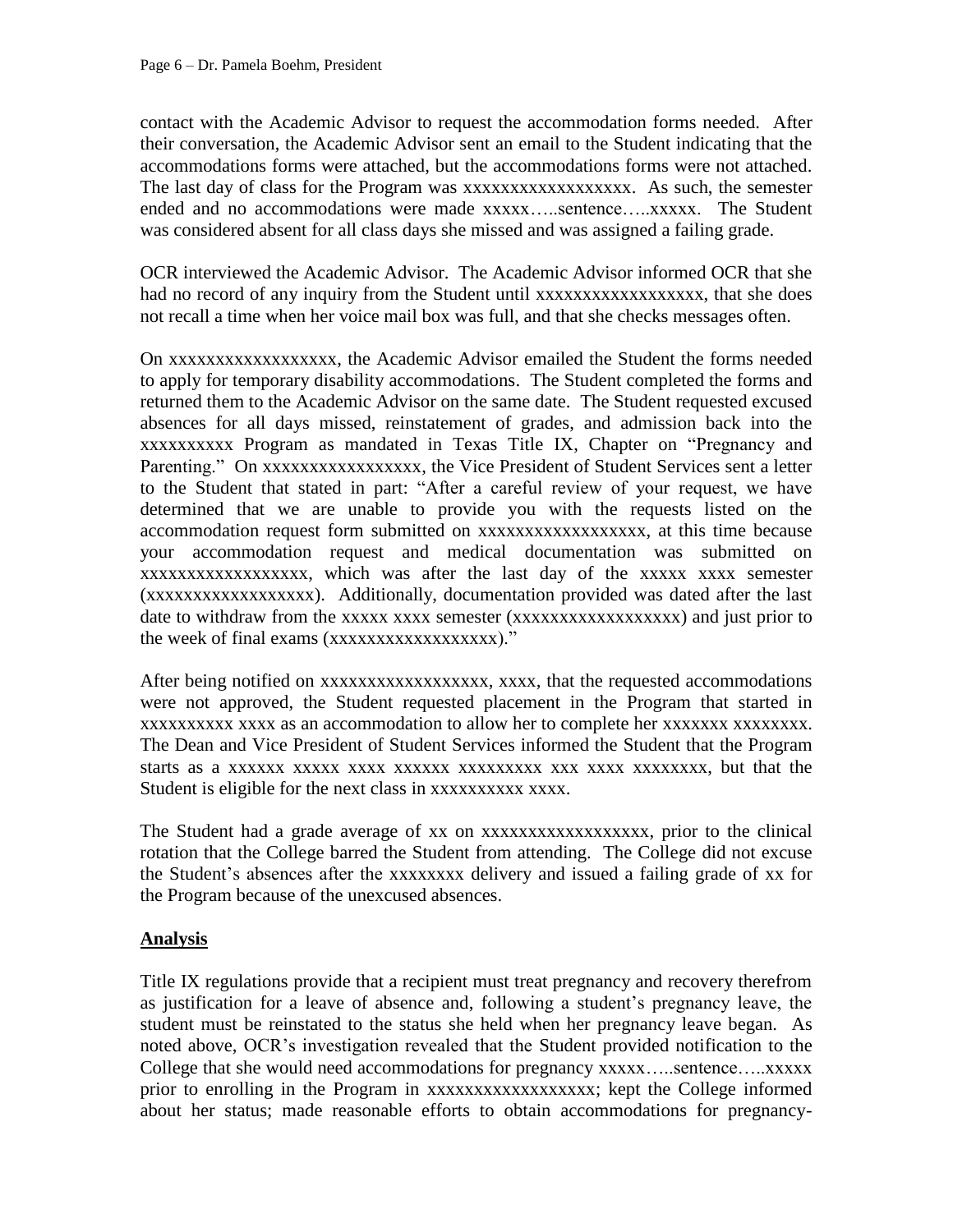related matters following the xxxxxxxx delivery; provided a hospital release form that stipulated the Student's restrictions; and attempted to return to class to begin a clinical rotation on xxxxxxxxxxxxxxxxx. OCR's investigation indicated that the College did not consider any strategy to modify, adjust, or otherwise address the educational needs of the Student regarding her clinical program due to her temporary disability based on pregnancy, nor did the College excuse absences resulting from the Student's pregnancy or recovery therefrom, or allow the Student to retain her academic status. The College's Dean reported it was incumbent on the Student to meet the expectations and objectives of the course, to stay within the attendance rules for all Program students, or withdraw from the Program. While the College reported that Student did not apply for accommodations based on her pregnancy status, OCR's investigation indicated that the Student submitted documentation regarding her limitations post-pregnancy in xxxxxxxxxx xxxx and made several phone calls to the College attempting to obtain accommodations. Despite having ample notice of Student's pregnancy and recovery therefrom, the College did not excuse the Student's absences. Nor did the College reinstate her to the status which she held when the leave began. As noted above, the Student failed the xxxxxxxxx xxxxxxxx based on her unexcused absences. Based on the above, OCR determined that there is sufficient evidence to support a conclusion of noncompliance by the College under Title IX with respect to the issue investigated.

To address this compliance concern, the College signed the attached Resolution Agreement (Agreement) on June 5, 2017. OCR has determined that the Agreement, when fully implemented, will resolve the issue investigated. OCR will monitor the implementation of the Agreement by the College to determine whether the commitments made by the College have been implemented consistent with the terms of the Agreement.

This concludes the investigation stage of the complaint and should not be interpreted to address the College's compliance with any other regulatory provision or to address any issues other than those addressed in this letter.

This letter sets forth OCR's determination in an individual OCR case. This letter is not a formal statement of OCR policy and should not be relied upon, cited, or construed as such. OCR's formal policy statements are approved by a duly authorized OCR official and made available to the public. The Student may have the right to file a private suit in federal court whether or not OCR finds a violation.

Please be advised that the College may not harass, coerce, intimidate, or discriminate against any individual because he or she has filed a complaint or participated in the complaint resolution process. If this happens, the complainant may file another complaint alleging such treatment.

Under the Freedom of Information Act, it may be necessary to release this document and related correspondence and records upon request. In the event that OCR receives such a request, we will seek to protect, to the extent provided by law, personally identifiable information which, if released, could reasonably be expected to constitute an unwarranted invasion of personal privacy.